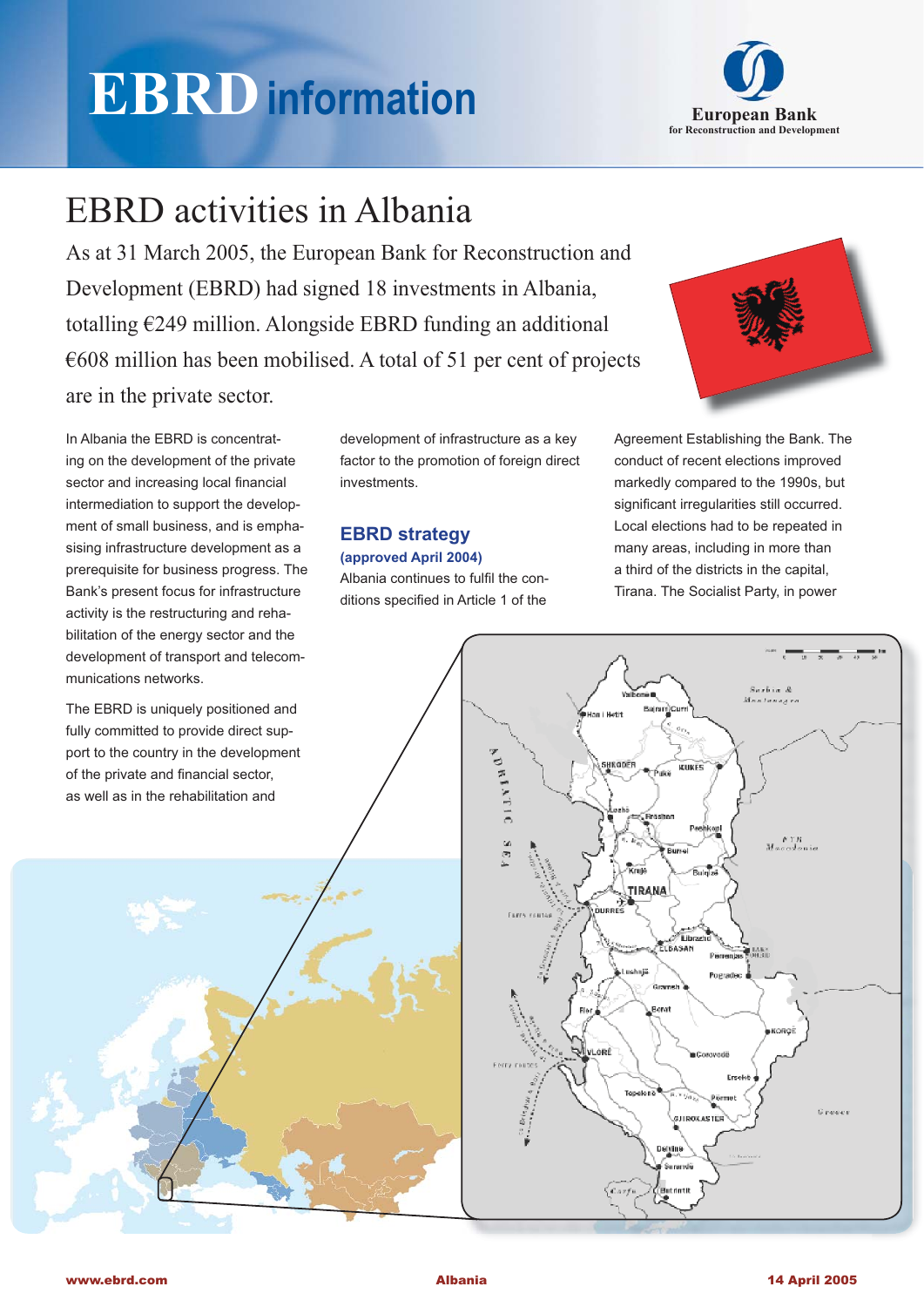### **EBRD commitments by year (EUR mil)**



**EBRD commitments by sector**



## **Signed projects**

For a complete list of signed projects visit:

## **www.ebrd.com/country**

## **Economic performance and prospects**

Inflation remains low and domestic demand and exports continue to increase. Further reforms are needed, however, to improve the business environment and strengthen the private sector.

Output growth and fiscal consolidation, including a broader revenue base, remain critical to sustain the external debt position and long-term spending plans.

| Population (millions)                                         | 3.4  |
|---------------------------------------------------------------|------|
| GDP Growth (%)                                                | 5.9  |
| Inflation $(\%)$                                              | 2.9  |
| Foreign Direct Investment (US\$ millions)                     | 326  |
| Transition Indicator (average of nine EBRD transition scores) | 2.48 |

All data are at end of 2004. Highest indicator score possible: 4.33.

since the country's near-collapse in 1997, faces the opposition Democratic Party under ex-President Sali Berisha, ousted in 1997. Political turmoil within the Socialist Party brought back Fatos Nano as Prime Minister (in July 2002) for the third time. Nano, who was re-elected Socialist Party leader in December 2003, continued to face dissent within the party. A deal between Nano and Berisha in the summer of 2003 made possible the smooth election by parliament of Alfed Moisiu, a former general, as the country's President. Berisha's party did well in local elections in October 2003. Continuing strife in the Socialist Party led to a formal split. In September 2004, Ilir Meta, a former Socialist Prime Minister, founded a new political party, which has 10 MPs in a 140-seat parliament. The parliamentary elections are due in June 2005.

On the international scene, Albania continues to play a constructive role in south-eastern Europe. The country has signed, and in most cases implemented, free trade agreements with all neighbouring countries in the region and with Kosovo. Albania has also

shown restraint in its official policies towards Serbia and Montenegro and the former Yugoslav Republic of Macedonia over the issue of ethnic Albanians in those countries. In January 2003, the country began formal negotiations with the EU on a Stabilisation and Association Agreement, but progress has been very slow.

#### **Significant progress**

Although starting from a low base, Albania has made significant progress in all fields since 1997. Small-scale privatisation is virtually complete and the private sector now accounts for about 80 per cent of employment. Inflation is low, the exchange rate is stable and foreign reserves are maintained at comfortable levels of more than four months of imports. The past two years have also seen progress in structural reforms, an improvement in the dialogue between the government and the business community, advances in the commercialisation of public utilities and serious steps to revitalise the privatisation of large enterprises.

Nevertheless, Albania continues to suffer from problems such as a high level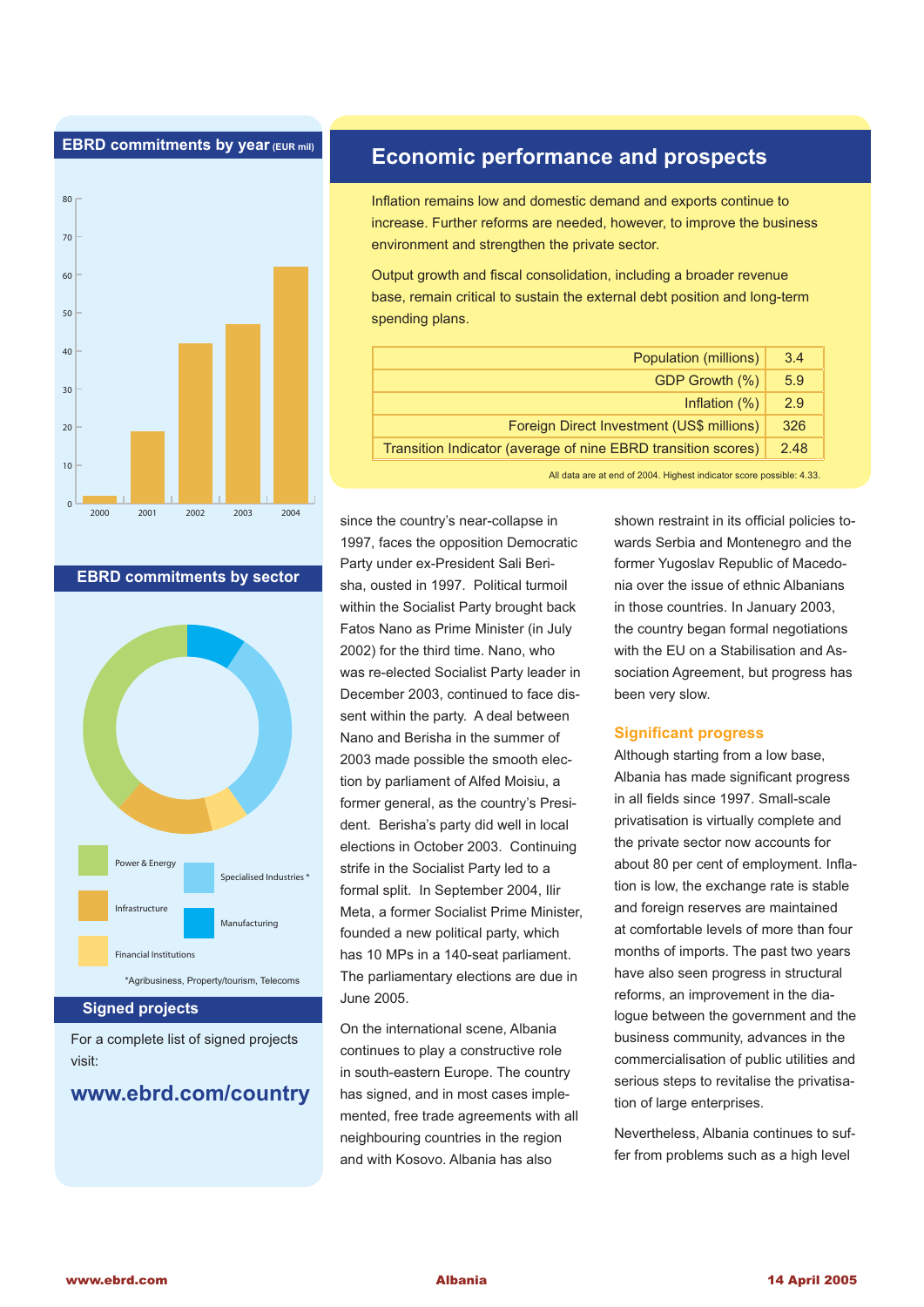of corruption and organised crime, poor law enforcement and weak administrative and institutional capacity. Notwithstanding the rapid economic growth in recent years, income per capita at around US\$ 1,800 is still among the lowest in Europe. Poverty levels remain high, especially in rural areas, and about a quarter of the population lives below the poverty line of US\$ 2 per capita a day. Poverty reduction and improvements to health and education are key priorities under the government's Poverty Reduction and Growth Strategy, adopted in November 2001 and supported by the IMF, the World Bank and the international donor community. The sustainability of public debt remains a concern. The external debt level is relatively low at about 23 per cent of GDP, but domestic debt is high, currently around 38 per cent of GDP. Concessional debt from international organisations remains the main source of external borrowing for the government. The annual non-concessional debt ceiling agreed with the IMF for end-2003 was increased from the previous year's level of US\$ 100 million to US\$ 130 million. Despite privatisation of the largest and last state-owned bank in the country, the Savings Bank, the level of cumulative foreign direct investment (FDI) at US\$ 1.128 billion (US\$ 330 per capita) at end-2003 was among the lowest in the region.

#### **Main transition challenges**

The main transition challenges for Albania are to:

encourage private sector development, particularly small and medium-sized enterprises (SMEs), and bring much of the large informal sector into the formal economy. This will require increased access to finance but most importantly, further

## **Vodafone Albania**



The EBRD, together with the IFC and Greece's second largest bank, Alpha Bank, are now giving Vodafone Albania (VFAL) an €85 million loan to enable the company to grow further, stimulating competition in a previously monopolistic, now booming market. VFAL launched services in August 2001 and, in one of the world's fastest roll-outs, it only took the company 17 months to attract 378,000 subscribers and seize 42 per cent of the market.

VFAL's sole competitor is the formerly state-owned Albanian Mobile Communications, now acquired by Cosmote, Greece's partly state-owned mobile telecommunications leader. Vodafone, the world's largest mobile telecoms provider (and one of the 10 largest companies globally), is employing Vodafone-Panafon, the second-largest mobile operator in Greece, as a platform for the Group's operations in

Albania and south-eastern Europe. Vodafone-Panafon closely supports the VFAL on a strategic and technical basis. It carries out network design and implementation as well as billing, also assisting with technical matters, customer care, financial, marketing and IT issues. In the long-run, VFAL is expected to take over its own affairs and Greek management will gradually move on to local hands.

Such deals are vital to Albania. Healthy competition can bring higher-quality services and lower prices, and thus contribute to market growth. Vodafone looks like the ideal company to spread the word and when the EBRD, the IFC and a commercial Bank with a strong regional presence collaborate, there is great potential for a high demonstration effect.

*Healthy competition can bring higher-quality services and lower prices, and thus contribute to market growth.*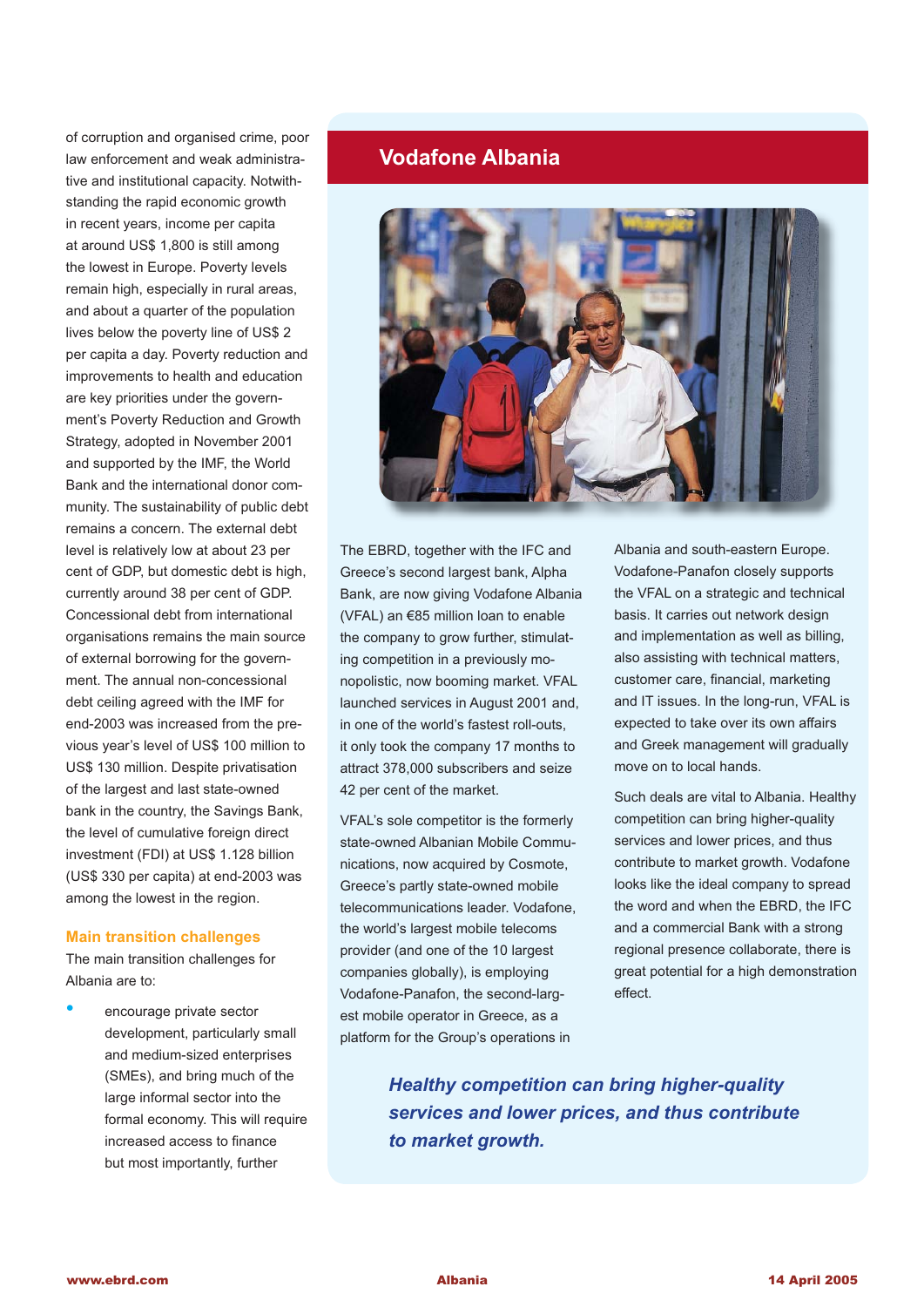improvements of the investment climate through a stronger and better enforced legal framework, sustained efforts to fight corruption and tackle organised crime, and strengthened institutional and administrative capacity;

- continue to pursue commercialisation and privatisation in utilities and in the financial sector in order to increase competition, improve services and bring new management skills;
- undertake essential investments in the country's dilapidated infrastructure, including further work to resolve the energy crisis, improve provision of municipal services and strengthen local and international transport networks.

The Bank is committed to support the country's efforts in addressing these challenges. Over the forthcoming strategy period, the Bank will focus its efforts on the development of the private sector, carefully balanced with support for critical public infrastructure. This will be complemented by policy dialogue to support institutional building, enhance absorption capacity and promote improvements of the administrative and legal frameworks.

#### **Operational priorities**

The Bank will focus both on the implementation of existing projects, aimed at boosting disbursements, and on carrying out new projects, according to the following operational priorities:

#### *Private sector development •*

The Bank will renew its efforts in playing a major role in promoting private sector development through its involvement in privatised and greenfield enterprises, with a particular focus on general industry and agri-business. In

## **Power sector rehabilitation and reconstruction**



In November 1999 the EBRD approved a €30 million loan to Korporata Elektro-energjetike Shqiptare (KESH), Albania's electricity utility. The loan replaced two existing loans with KESH for the Drin River Cascade rehabilitation project (€15.7 million) and the transmission and distribution project (€10 million). These could not be implemented as envisaged because of the impact of the pyramid scheme crisis and the Kosovo war. Under the new project, future disbursements are linked to the successful implementation of a co-management contract with a qualified power utility. The main step towards accomplishment of this

precedent was the signing of a co-management contract with Italy's ENEL in August 2000.

The project will enable KESH to increase the availability and reliability of power supply, with lower downstream costs stimulating industrial activity. It will also help to improve energy efficiency by reducing technical and non-technical losses and lead to the introduction of private management for the sector. In the longer term the management contract should pave the way for full privatisation. The project will be cofinanced by the Japan Bank for International Corporation, the Austrian government, the Swiss government and KESH.

To further support the rehabilitation of the power sector in Albania, the EBRD approved a €24 million sovereign-guaranteed loan to KESH in 2002 to finance part of the power transmission and distribution project.

Proceeds of the EBRD's loan will be used to finance supply and installation contracts for the rehabilitation and upgrade of the power transmission and distribution systems and substations in the following cities: Tirana, Kavaja, Korca, Berat, and Lushnja. The aim of the project is to reduce technical and non-technical losses in the Albanian power system.

*The project will enable KESH to increase the availability and reliability of power supply, with lower downstream costs.*